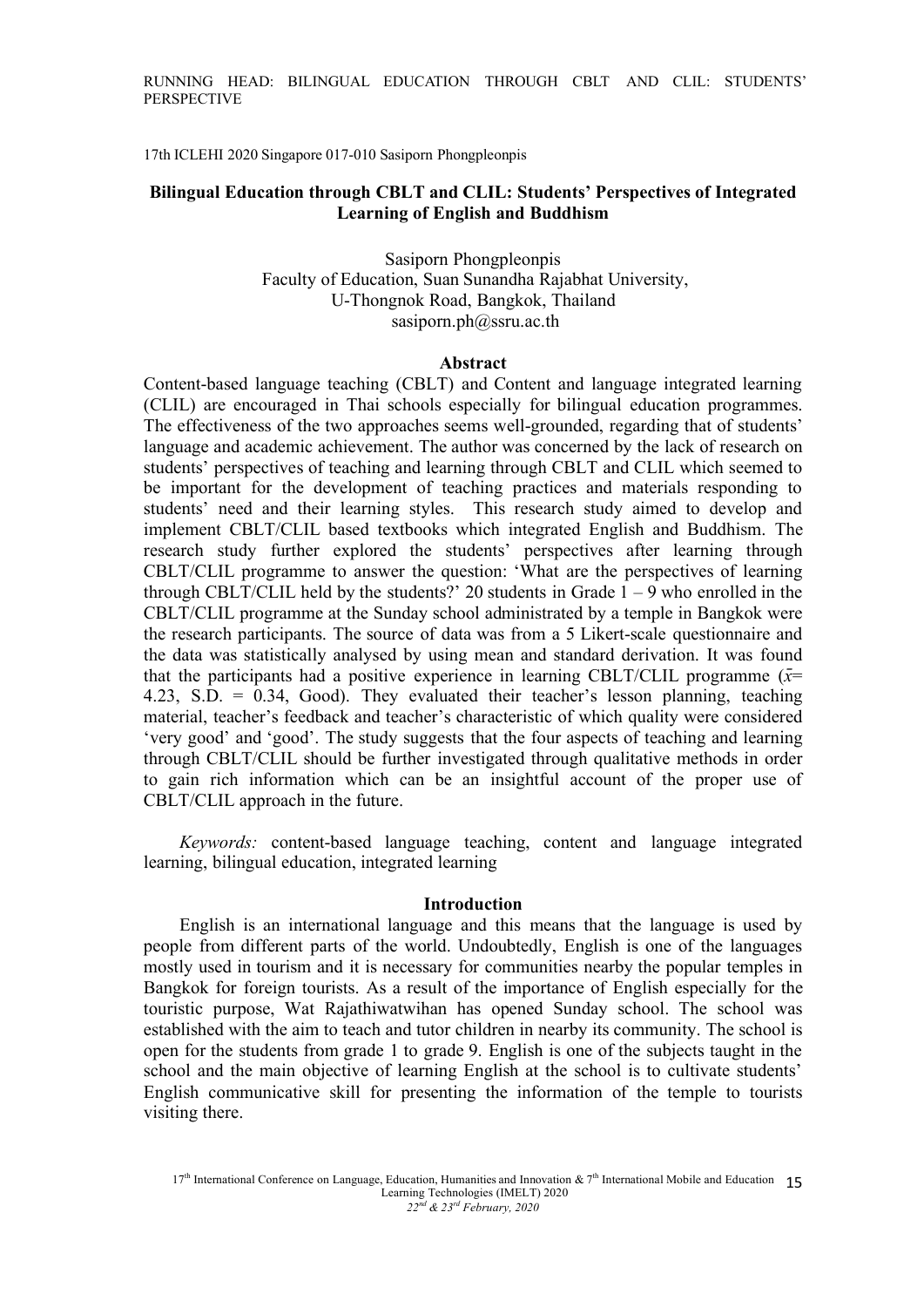#### **Objectives**

This research study aims to develop an English and Buddhism education integrated textbook and to investigate the perspectives of teaching and learning through CBLT and CLIL held by the students enrolled in English lessons at the Sunday school of Wat Aajathiwatwihan.

#### Research Questions

In order to achieve in the research objectives, this research study pursues to answer the following questions, 'Are the students 'perspectives of learning through the CBLT/CLIL programme positive or negative?' and 'What are their perspectives of teaching and learning CBLT/CLIL programme?'.

#### Theoretical Framework

Bilingual education helps limited English proFcient students develop language skills in their native (non-English) language (Chin, 2015). Bilingual education in Thailand is known as English Programme (EP) in which English is used as a medium of Instruction for at least four core subjects: science, mathematics, English and physical education (Phongploenpis, 2016). According to UCLES (2017), content subject classes can provide rich opportunities for language development. The integration of language and content can be made through two methodologies: CBLT (Content-Based Language Teaching) and CLIL (Content and Language Integrated Learning). The two methodologies are premised on "the belief that language and content are inseparable in communication and that the learning of both is enhanced by integrating the two" (Valeo,  $2013$ ). Both tend to be the methodologies of bilingual teaching and suitable for the current research on developing and implementing the integrated learning English and Buddhism education.

#### Methodology

This research project involved the design and implementation of 10-week CBLT/CLIL programme by the researcher's student teachers for their students in grade 1 to 9. The CBLT/CLIL programme was in the form of co-planning and designing the curriculum with reference to the concepts of Dale and Tanner (2015) for integrating language and content learning (English and Buddhism education).

The researcher was responsible for conducting an 18-hours-lecture on CBLT and CLIL for K0 student teachers who have taught at the Sunday school. The main rationale behind the lecture was to introduce the basic concepts and theoretical underpinnings regarding CBLT and CLIL to the student teachers. The lecture also covered lesson plans integrating English and Buddhism. They would then apply those concepts to their teaching practice.

Two collaborative meetings were organized before the implementation the CBLT/CLIL programme at the Sunday school of Wat Aajathiwatwihan. In the first meeting, the researcher discussed with the student teachers to identify their problems and needs, particularly related to integrated learning through CBLT and CLIL. This enabled them to set the language objectives for the cross-curricular unit. These language objectives were related to the content-obligatory language required for that particular unit which at the same time was applied to the content subject involved. They mainly covered some vocabulary, grammatical features, and sentence patterns relevant to certain knowledge of Buddhism education. Then, the researcher mapped their curricula to identify the potential topics to be taught, planned and matched their teaching schedules in relation to the target language objective (English). Then, the researcher and the student teachers designed or revised the teaching materials such as reading texts, extra handouts, notes, and exercises,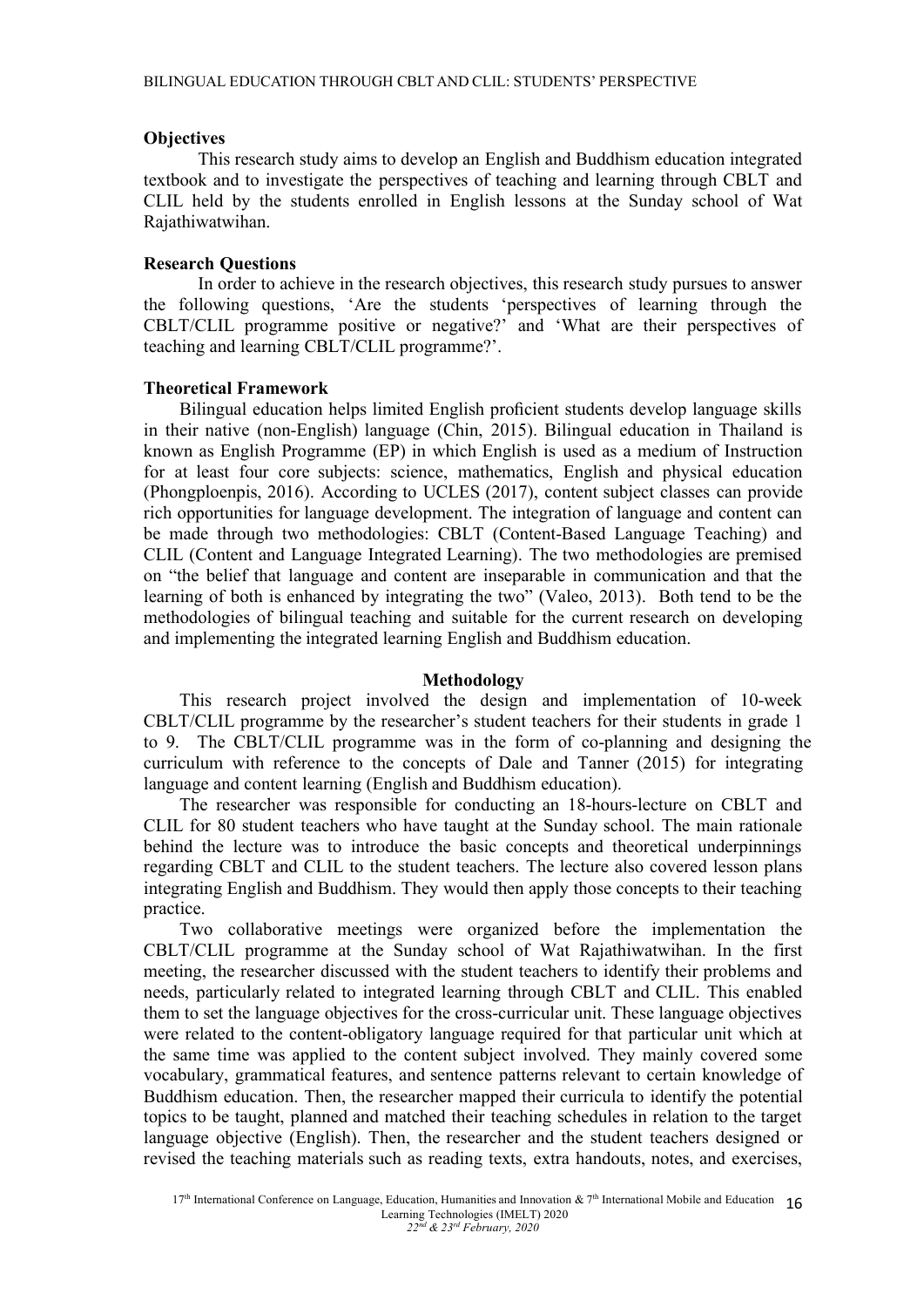which were then shared and discussed among the project team members in the second collaborative meeting. Individual student teachers then tried out the materials within their own teaching schedule, sometimes being observed by the researcher and other members in the research team.

The research participants were students from grade 1 to grade 9 ( $N=20$ ) who enrolled in the Sunday school of Wat Aajathiwatwihan Temple with free of charge. During the enrolment, all of the students and parents were informed of the research project and its procedures. They consented to participate in the research project through attending the CBLT/CLIL programme and completing the questionnaire after completing the CBLT/CLIL programme.

This study employed a one-page-questionnaire which contains 21 items (Appendix). All of the 21 items were written and asked in Thai for the participants to fully understand each of them. The participants indicated the degree of their agreement on a 5-point scale towards the CBLT/CLIL programme in relation to their teacher's CBLT/CLIL basedlesson planning, -teaching and -material, feedback, and characteristics. The questionnaire also included one open-ended question which intended to collect the students' further information besides those were stated in the closed-ended questions (item 1-20).

The questionnaire was an efficient tool for gathering quantifiable information rapidly and systematically. The questionnaires was sent to each participant  $(N=20)$  who had Fnished the English course at the Sunday school. Each of them responded to the questionnaire and addressed the research questions regarding individual's perspectives of experience CBLT/CLIL programme in the Sunday school of Wat Aajathiwatwihan Temple. The partcipants' opinions given in the 20 closed questions were analysed quantitatively by means and standard deviations. No answer was given in the open question.

#### Literature Review

#### CBLT and CLIL

According to Shaw (1997, p.262 cited in Hoare, Kong, & Bell, 2008), Content-Based Language Teaching (CBLT) is based on an institutional philosophy which regards language as a means of communicative tools rather than a subject matter. In line with this, CBLT is based on the premise that focusing on meaning in an L2 content-rich curriculum gives an appropriate context for students to learn the L2 as they learn content (Hoare, Kong and Bell, 2008). This is supported by Davidson and Williams (2001 cited in Schleppegrell and Oliveira, 2006) who state that the integration of language and content has pedagogic value because it allows the language to be used in a meaningful way. In CBLT programmes, L2s are taught via subject matters (Daleo, 201B) e.g. science, mathematics, social studies, and psychology. One purpose of CBLT is to support L2 learners in acquiring L2 abilities required for their current and future needs and the focus in CBLT programmes tends to be primarily on the language development.

Numerous evaluations of CBLT in foreign language programmes have reported increased learner satisfaction, improvements in language proficiency, and enhanced content knowledge and academic achievement (Valeo, 2013). Kang (2015, p.43) found that EFL learners were satisfied with a CBI course firstly because it had increased their conFdence in using the target language and secondly it had helped them better understand discipline-specific terms and concepts. The effectiveness of CBLT in facilitating students' L2 learning has been well documented over the past several decades (Lo, 2015, p. 443). CBLT programmes are likely to be helpful in supporting students because CBLT is as a tool enabling students successfully study mandated content knowledge through a second language.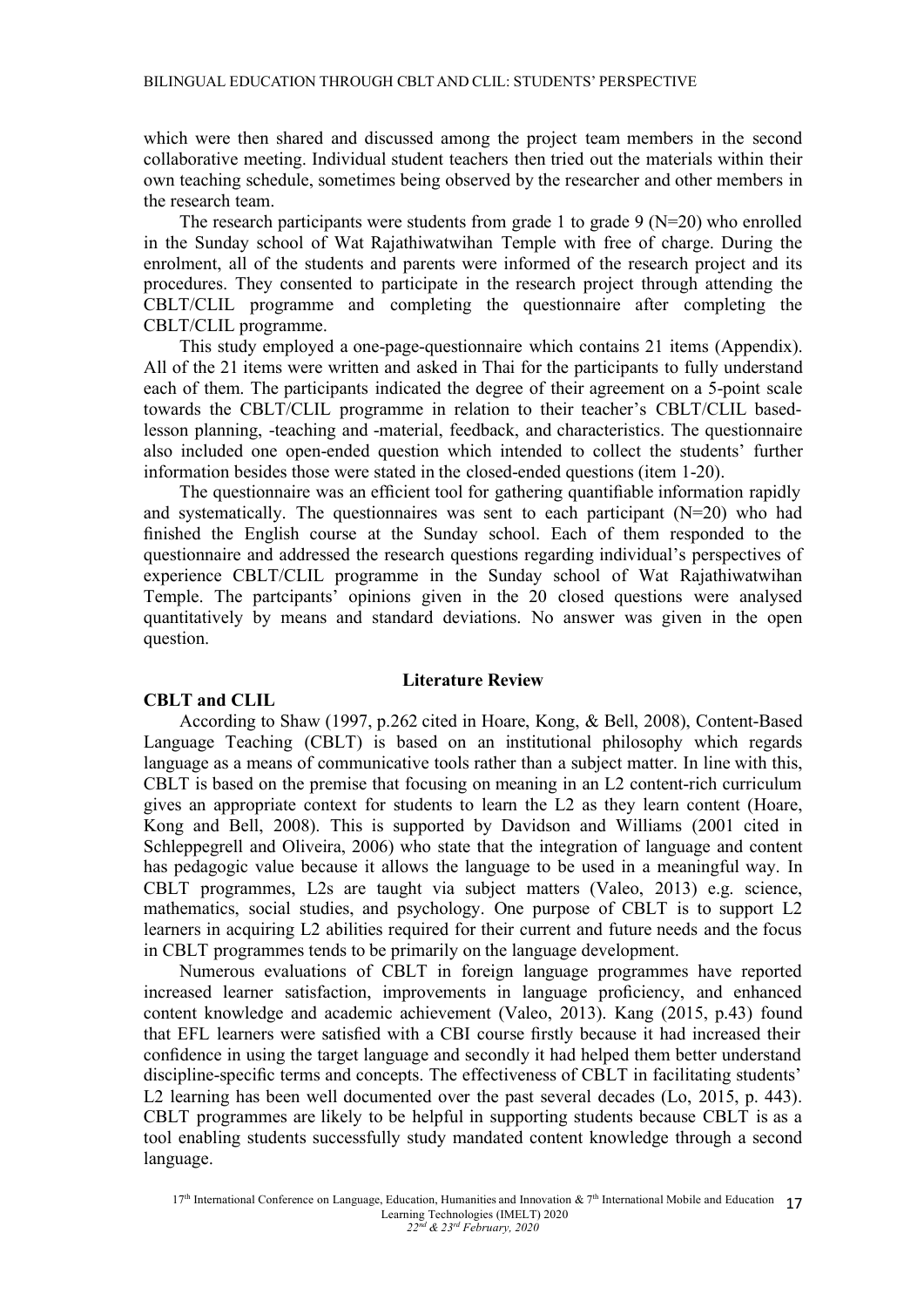Content and Language Integrated Learning (CLIL) is a dual-focused teaching approach in which bilingual learners learn both content and language (UCLES, 2017). CLIL is an umbrella term referring to a dual focused educational approach in which content courses are taught through the medium of a foreign language (Yang, 2015). According to Denman, Tanner, and Graaff (2013), the principle of CLIL is that 'foreign language development is facilitated in subject classes, and content knowledge development is supported by content-based language learning strategies in language classes'.

Comparative studies of CLIL learners and those studying languages as core subjects have shown language learning benefits in favour of CLIL learners (Valeo, 2013) especially in European contexts where studies on assessing learners' academic performance confirm the prominent enhancement in CLIL learners' receptive linguistic competence (Coonan, 2007; Dalton-Puffer, 2008 cited in Yang, 2015). Further, productive competences such as speaking skills are also enhanced in CLIL education. Yang's  $(2015)$ study reported that CLIL had increased the participants' ( $N=29$ , native-Mandarin Chinese speakers) English proficiency especially in receptive skills (listening and reading).

In Thailand, CBLT and CLIL is theoretically welcomed as being feasible as it is seen as being able to motivate content learning, develop students' multiple intelligences and help them achieve positive attitudes towards the relevance of English. Nevertheless, to further enhance the effectiveness of CBLT, it has been proposed that teachers have to recognize the relationship between language and content and then help students to acquire the academic language to access content knowledge instead of simply exposing students to a large amount of language input via content subject learning  $(L_0, 2015, p. 443-444)$ . Likewise, Yang's (2015, p. 362) longitudinal study examines a tertiary CLIL programme in Asia in terms of its 29 learners' linguistic and content achievements and the relationships between the two. Yang (2015) claims that CLIL is a relatively fresh approach in Asian contexts, which has not attracted equivalent attention.

It is clear that the integration of language and subject matters appears in CBLT and CLIL. Both CBLT and CLIL aim to create interesting, meaningful instruction that draw learners' attention and meet their needs regarding the achievement in a foreign language and subject matters. CBLT is deFned as a form of language instruction in which academic content topics from other non-language subjects are used to organize the curriculum and support language learning. CLIL is one way to support bilingual learners who are learning through an L2 and who need to learn the academic language to achieve in subjects.

Previous research affirms the success of CBLT and CLIL. However, the planning for integrating specific language development within a mandated content curriculum (Religion Education) is not researched and suggested from the students' persepctives. For this research study, CBLT is and CLIL interchangeable. The former is to introduce linguistic features essential for learning content in relation to Buddhism and the latter is for strengthening learners' understanding of Buddhism and practising English.

#### Findings

The descriptive statistics ( $\bar{x}$ and S.D.) were used to show the students' perspectives of teaching and learning through the CBLT/CLIL programme at the Sunday school. The scale from  $1.00 - 1.49$  means 'very poor',  $1.50 - 2.49$  means 'poor',  $2.50 - 3.49$  means 'fair',  $3.50 - 4.49$  means 'good', and  $4.50 - 5.00$  means 'very good'. The research Fndings answered two questions which were described in the following sections.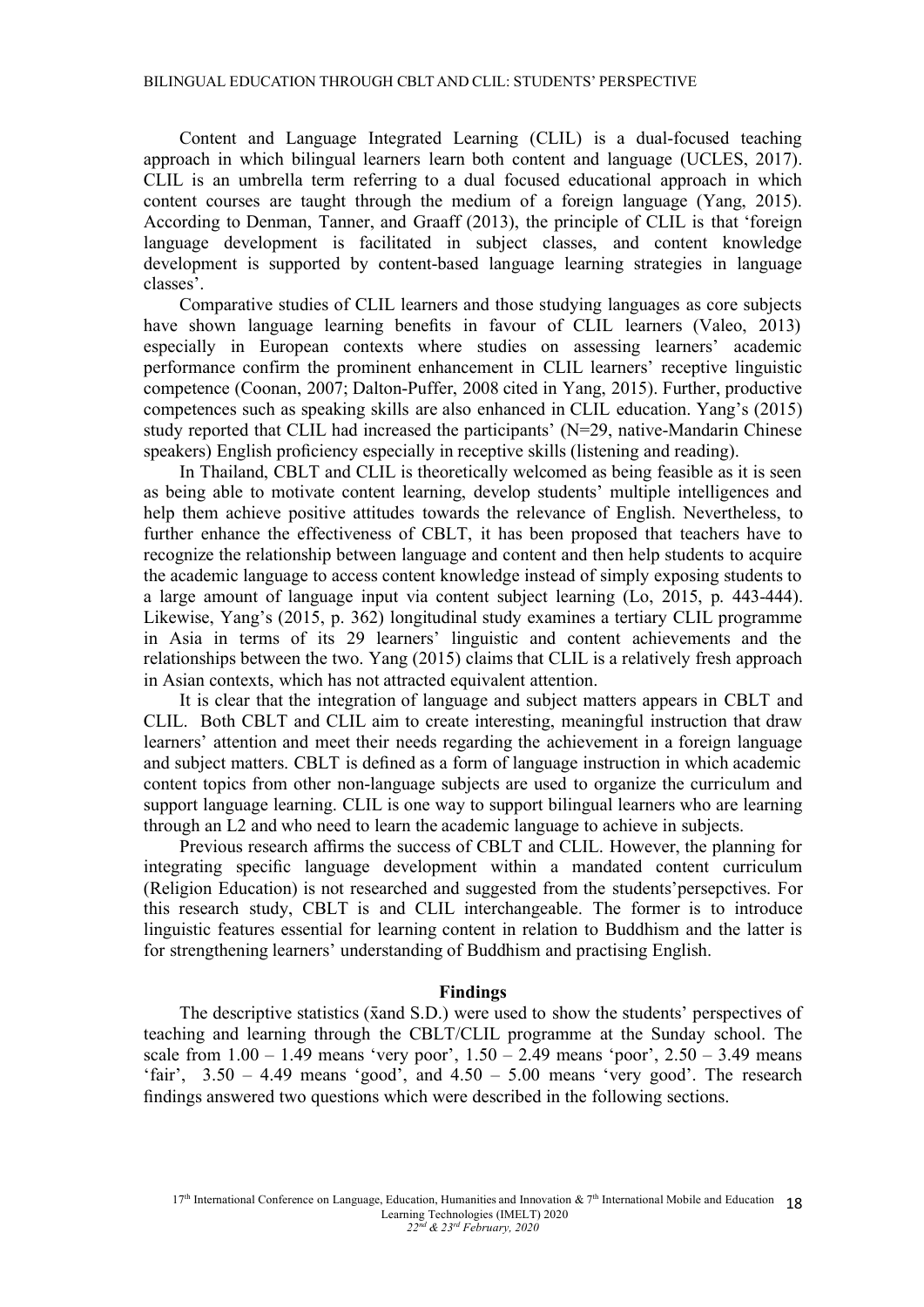## Positive Experience of CBLT/CLIL Programme

Most of the students have a positive experience in learning through the CBLT/CLIL programme ( $\bar{x}$  4.23, S.D. = 0.34, Good). The 18 items were classified as 'Good' experience and two items were classified as 'Very good' experience. They were item10 and 18. Based on the finding of item 10, the students perceived that CBLT/CLIL basedhandouts and -learning media made learning easily to understand ( $\bar{x} = 4.55$ , S.D. = 0.83). The finding of item 18 showed that the students considered their teacher serious with their teaching ( $\bar{x}$ = 4.65, S.D. = 0.49).

# Lesson Planning

Table 1 showed the students' perspectives regarding teacher's lesson planning (item 1-4). It found that learning through the CBLT/CLIL programme, the students were aware of the course syllabus (item 2,  $\bar{x}=3.95$ , S.D. = 0.89), the learning objectives (item 2,  $\bar{x}=$ 4.45, S.D. = 0.69), and the measurement/assessment criteria (item 4,  $\bar{x}$ = 4.10, S.D. = 0.97). Furthermore, the students reported that CBLT/CLIL based-handouts/learning material were well prepared (item 3,  $\bar{x}$ = 4.30, S.D. = 0.93).

## Table 1

Students' Perspectives of Teacher's Lesson Planning

| Students' Perspectives of Teacher's Lesson Planning     |           |           | $\bar{x}$ S.D. Interpretation |
|---------------------------------------------------------|-----------|-----------|-------------------------------|
| 1. I was weekly informed of course syllabus.            |           | 3.95 0.89 | Good                          |
| 2. I was clearly informed of learning objectives.       | 4.45 0.69 |           | Good                          |
| 3. Hand-outs and learning materials were well-prepared. | 4.30 0.98 |           | Good                          |
| 4. I was clearly informed of measurement and assessment | 4 10 0 97 |           | Good                          |
| criteria.                                               |           |           |                               |

## Teaching and Material  $\bar{x}$

As can be seen from Table 2, the participants held positive perspectives toward their teachers' teaching and material (item 5-11). The participants agreed that their teacher taught what had been stated in the course syllabus (item 5,  $\bar{x}$ = 4.10, S.D. = 0.97) and the learning content had included moral issues (item 6,  $\bar{x}$  = 4.25, S.D. = 1.07). The teacher's teaching was considered interesting (item 7,  $\bar{x}$  = 3.85, S.D. = 0.81) and their instructional language was perceived as appropriate (item 8,  $\bar{x}$ = 4.10, S.D. = 1.07). Relevant to these, their explanations/instructions were regarded as well-connected (item 9,  $\bar{x}$ = 4.30, S.D. = 0.73). The teacher's material was perceived as comprehensible (item 10,  $\bar{x}$  = 4.55, S.D. = 0.83) and relevant to the learning content (item 11,  $\bar{x}$ = 3.95, S.D. = 0.94).

## Table 2

| Students' Perspectives of Teachers' Teaching and Material |                                                  |                     |       |                |
|-----------------------------------------------------------|--------------------------------------------------|---------------------|-------|----------------|
|                                                           | Students' Perspectives of Teachers' Teaching and | $\overline{\bm{x}}$ | S.D.  | Interpretation |
|                                                           | Material                                         |                     |       |                |
|                                                           | 5. Teacher taught what had stated in the course  | 4.10                | 0.97  | Good           |
|                                                           | syllabus.                                        |                     |       |                |
|                                                           | 6. Teacher's learning content had an example of  | 4.25                | -1.07 | Good           |
|                                                           | morality.                                        |                     |       |                |
|                                                           | 7. Teacher's teaching always makes lessons       | 3.85                | 0.81  | Good           |
|                                                           | interesting for me                               |                     |       |                |
|                                                           | 8. Teacher's language of instruction was easy to | 4 10                | 1.07  | Good           |
|                                                           | understand and appropriate.                      |                     |       |                |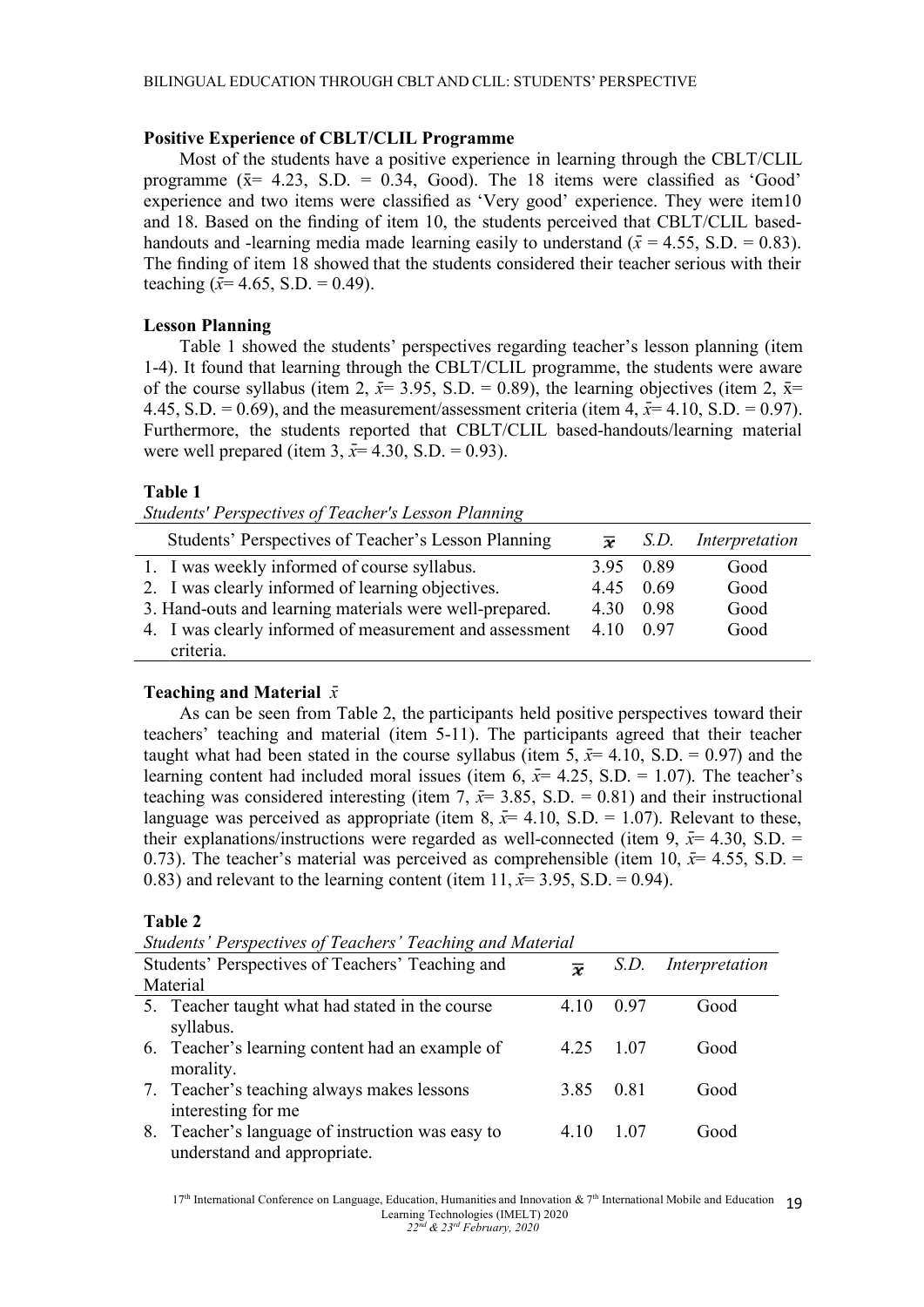| Students' Perspectives of Teachers' Teaching and     | $\overline{a}$ | S.D. | Interpretation |
|------------------------------------------------------|----------------|------|----------------|
| Material                                             |                |      |                |
| 9. Teacher's explanations and instructions are well- | 4.30 0.73      |      | Good           |
| connected.                                           |                |      |                |
| 10. Teacher's hand-outs and learning media made      | 4.55 0.83      |      | Very good      |
| learning easily understand.                          |                |      |                |
| 11. Learning's assignment is relevant to learning    | 395 094        |      | Good           |
| content.                                             |                |      |                |

# Teacher's Feedback

Table 3 showed the participants' perspectives of teacher's feedback which included teacher's answers to their question(s) and recommendations. The participants found their teacher's feedback useful (item 12,  $\bar{x}$ = 4.00, S.D. = 1.26). Their teacher consistently gave clear answers (item 13,  $\bar{x}$ = 4.40, S.D. = 0.68), recommendations (item 14,  $\bar{x}$  = 4.35, S.D. = 0.75) and assessment (item 15,  $\bar{x} = 4.30$ , S.D. = 0.73) to them. These findings were relevant to how the participants reported the environment during the interaction with their teacher. The participants felt free to ask their teacher questions (item 16,  $\bar{x} = 4.30$ , S.D. = 0.86) and to share or discuss in the classroom (item  $17$ ,  $\bar{x} = 4.40$ , S.D. = 0.60)

# Table 3

Students' Perspectives of Teacher's Feedback

| Students' Perspective of Teacher's Feedback              |           | S.D.    | Interpretatio |  |  |
|----------------------------------------------------------|-----------|---------|---------------|--|--|
|                                                          |           |         | n             |  |  |
| 12. Teacher's feedback was useful.                       | 4 00      | $-1.26$ | Good          |  |  |
| 13. Teacher could give a clear answer to my question.    | 440       | 0.68    | Good          |  |  |
| 14. Teacher recommended additional learning resources.   | 4.35 0.75 |         | Good          |  |  |
| 15. Learning assessment and feedback were consistently   | 4.30 0.73 |         | Good          |  |  |
| given to me for improving my work.                       |           |         |               |  |  |
| 16. I could talk to my teacher when I had a question.    | 4 30      | 0.86    | Good          |  |  |
| 17. I felt free to share my opinions, ask questions, and | 4.40      | 0.60    | Good          |  |  |
| discuss in the classroom                                 |           |         |               |  |  |

## Teacher's Characteristics

In terms of teacher's characteristics (item  $18-20$ ), the overall results show that the participants were satisfied with their CBLT/CLIL teacher. As can be seen in Table 4, they perceived their teacher's personality appropriate (item 20,  $\bar{x} = 4.25$ , S.D. = 0.85). The teacher's characteristics found in CBLT/CLIL included serious ( $\bar{x} = 4.65$ , S.D. = 0.49) and punctual ( $\bar{x}$  = 4.05, S.D. = 1.19).

Table 4

Students' Perspectives of Teacher's Characteristics

| Students' Perspectives of Teacher's Characteristics |             | $\overline{\bullet}$ S.D. Interpretation |
|-----------------------------------------------------|-------------|------------------------------------------|
| 18. Teacher taught his/her lesson seriously.        |             | 4.65 $0.49$ Very good                    |
| 19. Teacher started and finished the class on time. | 4 0 5 1 1 9 | Good                                     |
| 20. Teacher's personality was appropriate.          | 4.25 0.85   | Good                                     |

## Discussion

The present research answered two questions: 'Are the students 'perspectives of learning through the CBLT/CLIL programme positive or negative?' and 'What are their perspectives of teaching and learning CBLT/CLIL programme?'. The research results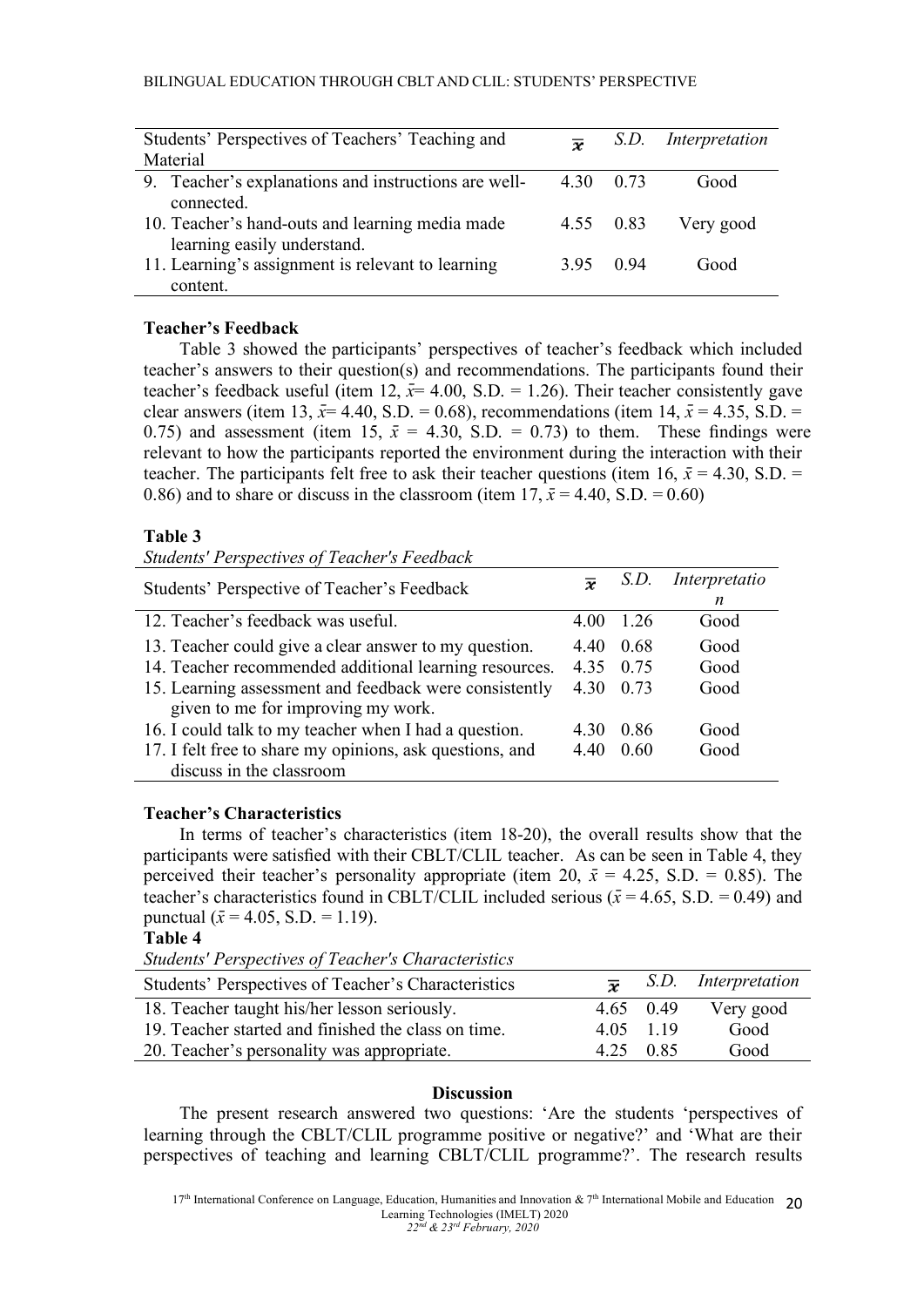have confirmed the effectiveness of CBLT and CLIL approach. Based on the research results, the majority of the participants have a positive experience in learning through the CBLT/CLIL programme.

Interestingly, the findings regarding the participants' perspectives of teacher's lesson planning showed that the participants could understand what was delivered in the classroom. This is in line with previous research (Valeo, 2013; Lo, 2015; Yang, 2015; UCLES, 2017; Hoare, Kong and Bell, 2018) which reported the effectiveness of CBLT/CLIL in terms of enhancing students' understanding of teaching content and language in the classrooms. However, this study investigated whether and to what extent the students understood the learning and teaching process when CBLT/CLIL were implemented. Based on the research results, they perceived that their teacher had explained course syllabus, learning objectives, and measurement/assessment criteria to them. Most of all, they could assess their teacher's learning material. This was a good sign showing that CBLT/CLIL could draw students' attention throughout each of lessons.

Secondly, this research study allowed the participants to evaluate their teachers' CBLT/CLIL teaching and material while the previous studies (Valeo, 2013; Lo, 2015; Yang, 2015; UCLES, 2017; Hoare, Kong and Bell, 2018) showed the effectiveness of CBLT/CLIL by testing students' achievement in either content or language proficiency or both of them. It might be argued that teachers' teaching practice and material conducted in this study were assessed through the lens of the students (participants) themselves, rather than their learning competency.

Next, the research results depicted the interactions among the participants and their teacher while CBLT/CLIL was implemented. Based on the research results, it might be argued that teaching through CBLT/CLIL, a teacher, as a facilitator, came into play in the classroom. Moreover, learning through CBLT/CLIL, the participants were likely less anxious with asking, sharing, discussing their ideas. All these results have shed the light on the reasons why CBLT/CLIL was successful in enhancing students' learning and their academic achievement reported in the previous studies (Valeo, 2013; Lo, 2015; Yang, 2015; UCLES, 2017; Hoare, Kong and Bell, 2018).

Finally, while the previous research reported learners' characteristics during engaging in CBLT/CLIL programme, this research study observed CBLT/CLIL teacher's characteristics and came up with the characteristics expected in the classroom. It might be argued that CBLT/CLIL did not make any negative impact on teacher's expected characteristics.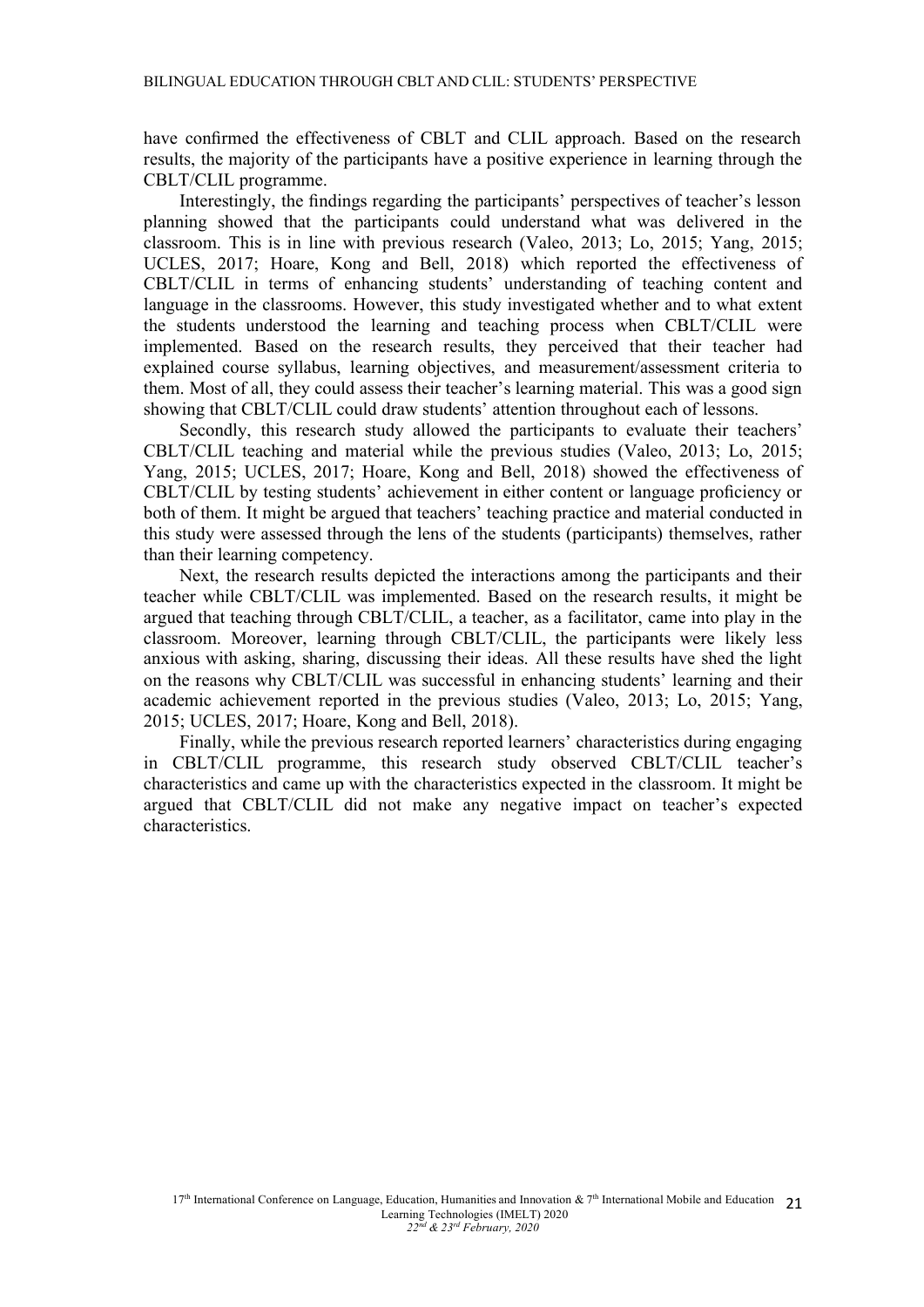#### Acknowledgement

This research was supported supported by Suan Sunandha Aajabhat University (SSAU). The researcher thanks her colleagues from Faculty of Education who provided insight and expertise that greatly assisted the research.

#### Conclusion

This current research investigated students' perspectives of learning through CBLT/CLIL. While CBLT and CLIL was well-documented in regard of its effectiveness of enhancing students' achievement in both content and language, this study attempted to investigate CBLT/CLIL's impact on teachers regarding lesson planning, teaching material, feedback, and characteristics through the lens of the students. The source of data was from a 5-Likert scale questionnaire completed by 20 students in Crade 1-9 who enrolled in English lesson at the Sunday school of Wat Aajathiwatwihan. The descriptive statistics (mean and standard derivation) were used. Based on the data analysis, the students have had a positive experience of learning through CBLT/CLIL programme. The study suggests that the four aspects of teaching and learning through CBLT/CLIL should be further investigated through qualitative methods in order to gain rich information which can be an insightful account of the proper use of CBLT/CLIL approach in the future.

#### **References**

- Chin, A. (2015, March). Impact of bilingual education on student achievement. IZA World of Labor, 1-10. Aetrieved June 15, 2019, from http://wol.iza.org/articles/impact-ofbilingual-education-on-student-achievement
- Denman, J., Tanner, R. L., & Graaff, R. d. (2013). CLIL in junior vocational secondary education: Challenges and opportunities for teaching and learning. International Journal of Bilingual Education and Bilingualism. International Journal of Bilingual  $Education$  and Bilingualism,  $16(3)$ ,  $285-300$ , doi:DOI: 10.1080/13670050.2013.777386
- Clatthorn, A. A., Jailall, J. M., & Jailall, J.K. (2107). The Principal as Curriculum Leader (4th ed.). California: A SACE Company.
- Hoare, P., Kong, S., & Bell, J. (2008). Using Language Objectives to Integrate Language and Content Instruction: A Case History of Planning and Implementation Challenges. Language and Education, 22(3), 187-205. Retrieved May 29, 2016, from http://dx.doi.org/10.1080/09500780802152473
- Kang, A. (2015). Inducing Participation in a CBI Classroom. English Teaching, 70(4), 27-53. doi:10.15858/engtea.70.4.201512.27
- Lo, Y. (2015). A glimpse into the effectiveness of L2-content cross-curricular collaboration in content-based instruction programmes. International Journal of Bilingual Education and Bilingualism,  $18(4)$ , 443-462. Retrieved May 24, 2016
- Phongploenpis, S. (2016). The Education of Bilingual Teachers: Preparation of Thai Preservice Teachers of English to Teach in Thai-English Bilingual Schools (doctoral's thesis). University of Exeter, Exeter, United Kingdom.
- Schleppegrell, M., & de Oliveira, L. C. (2006). An integrated language and content approach for history teachers. Journal of English for Academic Purposes, 5(2006), 254-268. doi:10.1016/j.jeap.2006.08.003
- UCLES. (2017, September). Bilingual Learners and Biligual Education. Aetrieved from Cambridge Asessement Internation Education: http://www.cambridgeinternational.org